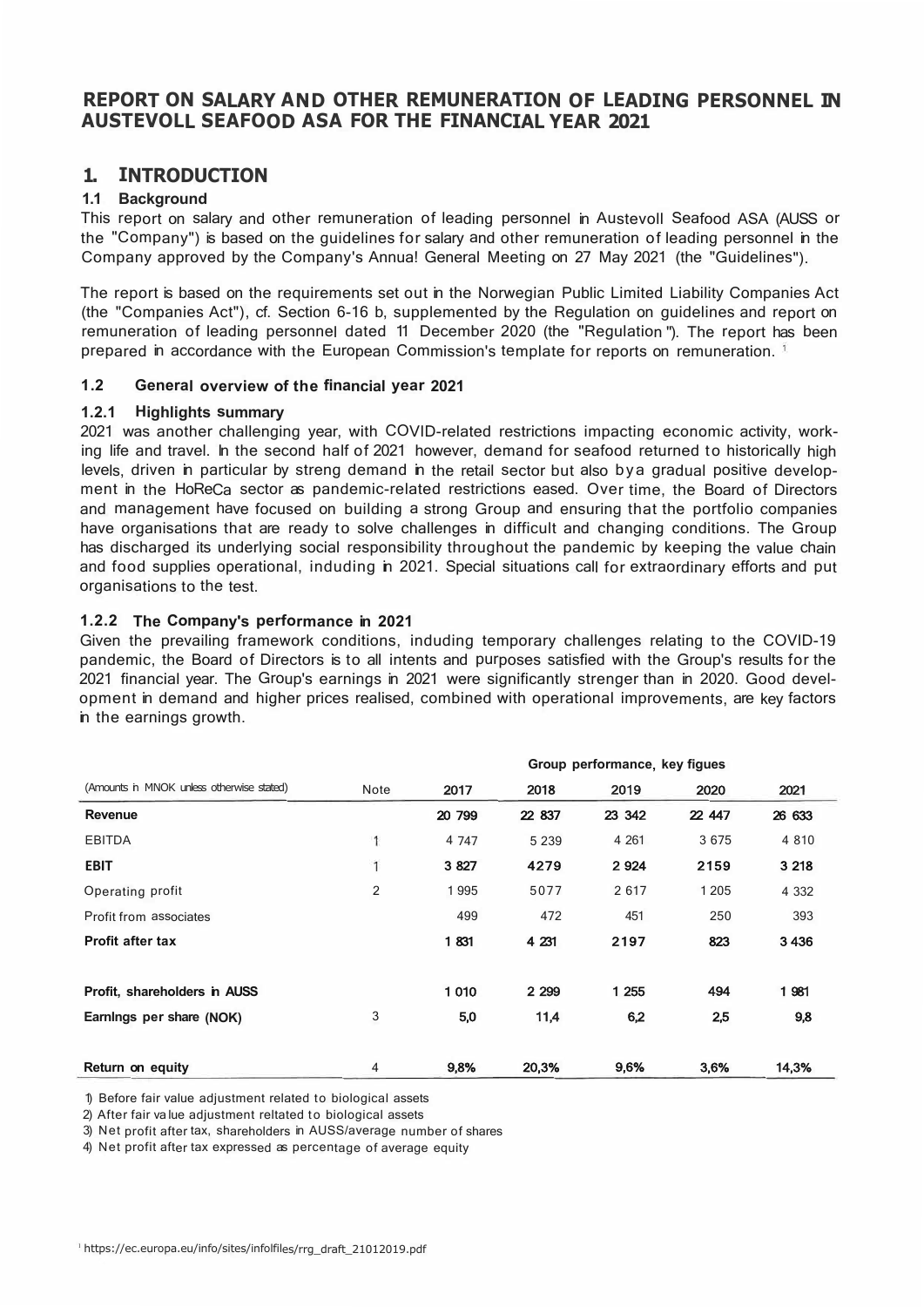Group revenue was NOK 26,633 million in 2021, compared with NOK 22,446 million in 2020. The Group's operating profit befare depreciation and fair va lue adjustment related to biological assets (EBITDA) came to NOK 4,810 million in 2021, compared with NOK 3,675 million in 2020. Operating profit (EBIT) befare fair va lue adjustment related to biological assets was NOK 3,218 million in 2021, against NOK 2,159 million in 2020. The !argest associates are Pelagia and Norskott Havbruk AS (owner of the Scotland-based fish farming company Scottish Sea Farms Ltd). These companies have reported consistently good results over time and represent significant values for the Group. In 2021, profit from associates totalled NOK 394 million, compared with NOK 250 million in 2020. In 2020, the profit figure included a ane-off gain of NOK 70 million. Profit after tax was NOK 3,437 million in 2021, compared with NOK 823 million in 2020.

Once again in 2021, the parent company carried out projects within Social Responsibility and Sustainability reporting for AUSS. This work included a GAP analysis in preparation for the transition to full GRi reporting, further analyses linked to TCDF climate reporting, and reviewing guidelines regarding the company's governance mode!. The company also reported to Carbon Disclosure Project (CDP) in 2021, achieving a score of B-.

# **2. REMUNERATION OF LEADING PERSONNEL IN 2021**

## **2.1 Total remuneration of leading personnel**

The table below shows the total remuneration split into each salary component received, or to be received, by the Company's leading personnel (or acting as such) for financial year 2021. Note that Oneyear variable remuneration re lates to the previous year, meaning that the One-year variable remuneration paid out in 2021 re lates to financial year 2020. At the date of this report, bonuses related to financial year 2021 had not been decided, but will be in line with the process in previous years.

| (NOK 1,000)                        |     | <b>Fixed annual</b><br>salary | Benefrts 1) | <b>Pension</b> | Bonus 2 | <b>Total</b> |
|------------------------------------|-----|-------------------------------|-------------|----------------|---------|--------------|
| Arne Møgster                       | CEO | 3 5 4 3                       | 165         | 134            | 3 200   | 7044         |
| Britt Kathrine Drivenes            | CFO | 2 7 3 3                       | 166         | 123            | 1000    | 4 0 2 2      |
| Total remuneration, executive team |     | 6276                          | 331         | 257            | 4200    | 11 064       |

1) Benefits consist of company car, insurance, subscriptions, and customary benefits

2) Bonus relates to previous year, meaning bonus paid in 2021 relates to financial year 2020



### **2.2 Any use of the right to reclaim variable remuneration**

The Company has no scheme for reclaiming variable remuneration.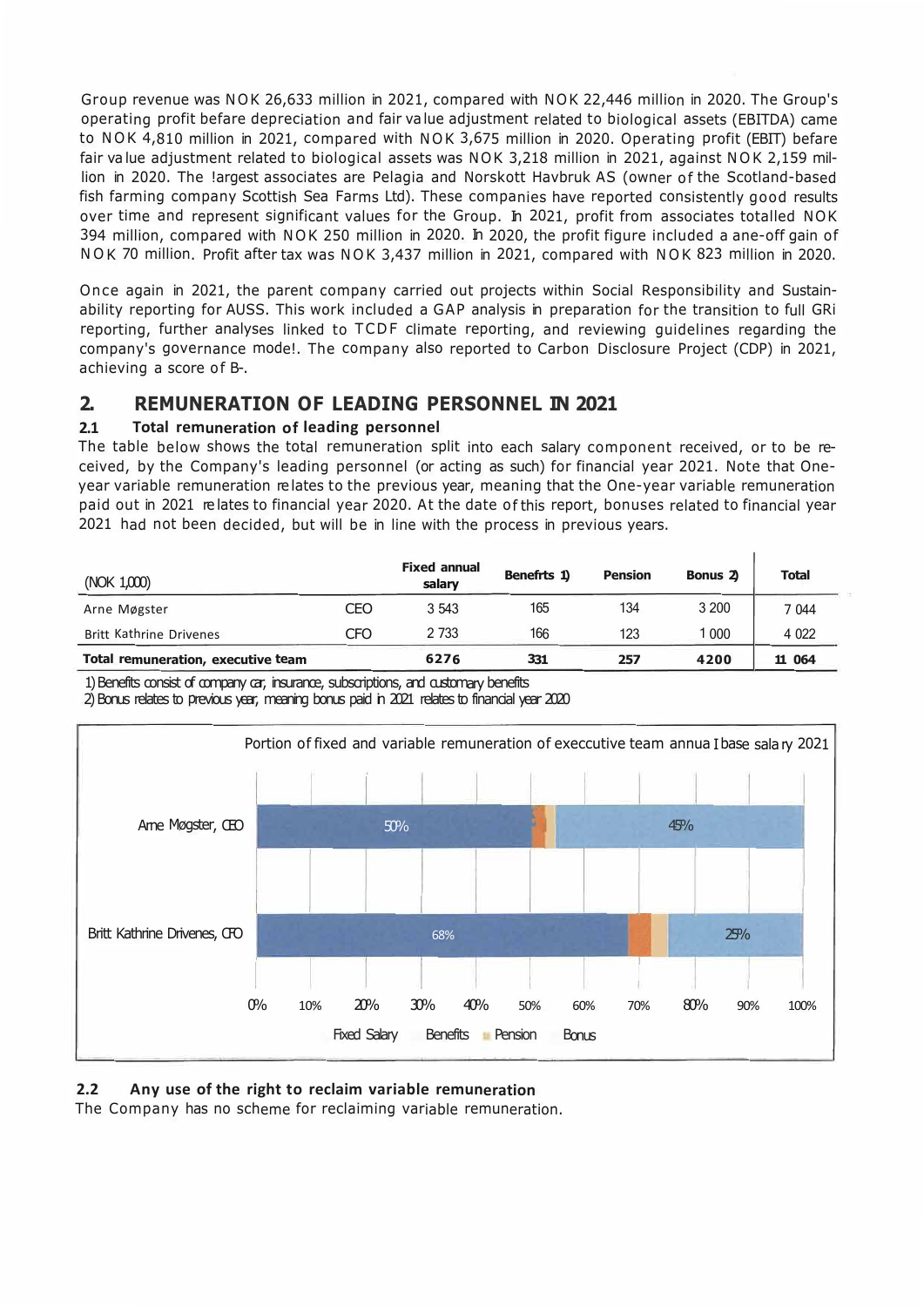# **3. COMPLIANCE WITH THE GUIDELINES**

### **3.1 Information on how the remuneration complies with the Guidelines**

AUSS isa holding company exercising active ownership in its portfolio companies. The Company's vision is to be a "Committed owner of the world's leading seafood companies", and the business strategy for the Company is creating lasting va lues through sustainable, expert use of freshwater resources and the oceans, in thriving local communities.

The main principles for the Company's policy on remuneration of leading person nei are to offer terms and conditions that are competitive when considering fixed remuneration, payment in kind, bonuses and pension schemes as a whole. This does not necessarily imply that the remuneration shall be market leading. The Company will offer a remuneration level that is competitive compared with similar companies and businesses and that also considers the need for qualified person nei in all parts of the business.

The variable remuneration paid in 2021 was based on discretionary remuneration and in line with the Guidelines and previous assessments related to such payments.

#### **3.2 Information on derogations and deviations from the Guidelines and from the procedure for their implementation**

The Guidelines were approved by the Company's Annual General Meeting on 27 May 2021, and no changes to the Guidelines have been proposed as of the date of this report.

The table below contains information on the annual change in remuneration of leading personnel on an individual basis and the performance of the Company. The Company has three employees in total, including the leading personnel. For this reason, average remuneration on a full-time equivalent basis of employees of the Company other than leading person nei over the last five financial years is not included, as this information would breach confidentiality requirements.

### **Comparative table over the remuneration and Group performance over the last five financial years**

| (NOK 1,000)                          |            | 2017      | 2018      | 2019      | 2020      | 2021      |
|--------------------------------------|------------|-----------|-----------|-----------|-----------|-----------|
| Arne Møgster                         | CEO        | 5829      | 6 5 5 1   | 6899      | 6854      | 7044      |
| <b>Britt Kathrine Drivenes</b>       | <b>CFO</b> | 3704      | 4 0 4 6   | 4 0 8 8   | 4 0 5 5   | 4 0 2 2   |
|                                      |            |           |           |           |           |           |
| Group performance                    |            |           |           |           |           |           |
| EBIT before biomass adjustment       |            | 3 827 155 | 4 278 538 | 2 923 726 | 2 158 707 | 3 217 603 |
| Earnings per share (NOK)             |            | 5,00      | 11,39     | 6, 22     | 2,45      | 9,82      |
|                                      |            |           |           |           |           |           |
| Sustainability report at Group level |            | N/A       | N/A       | Yes       | Yes       | Yes       |

#### **Remuneration of leading personnel**

#### **Changes in remuneration of the Board of Directors**

| (NOK 1,000)                 |                 | <b>Note</b>    | 2017 | 2018 | 2019 | 2020 | 2021 |
|-----------------------------|-----------------|----------------|------|------|------|------|------|
| Helge Singelstad            | Chairman        |                | 300  | 375  | 375  | 375  | 375  |
| Hege Charlotte Bakken       | Deputy Chairman | $\overline{2}$ |      | 146  | 250  | 250  | 300  |
| Helge Møgster               | Board member    |                | 175  | 250  | 250  | 250  | 250  |
| Lill Maren Melingen Møgster | Board member    | 3              | 175  | 250  | 300  | 320  | 320  |
| Siren Grønhaug              | Board member    | 7              | 175  | 250  | 250  | 250  | 300  |
| Eirik Drønen Melingen       | Board member    |                | 102  | 250  | 250  | 250  | 250  |
| Hege Solbakken              | Board member    | 6              |      |      |      |      | 146  |
| Oddvar Skjegstad            |                 | 4              | 225  | 300  | 300  | 350  | 146  |
| Inga Lise Moldestad         |                 | 5              | 225  | 125  |      |      |      |
| Leif Teksum                 |                 |                | 73   |      |      |      |      |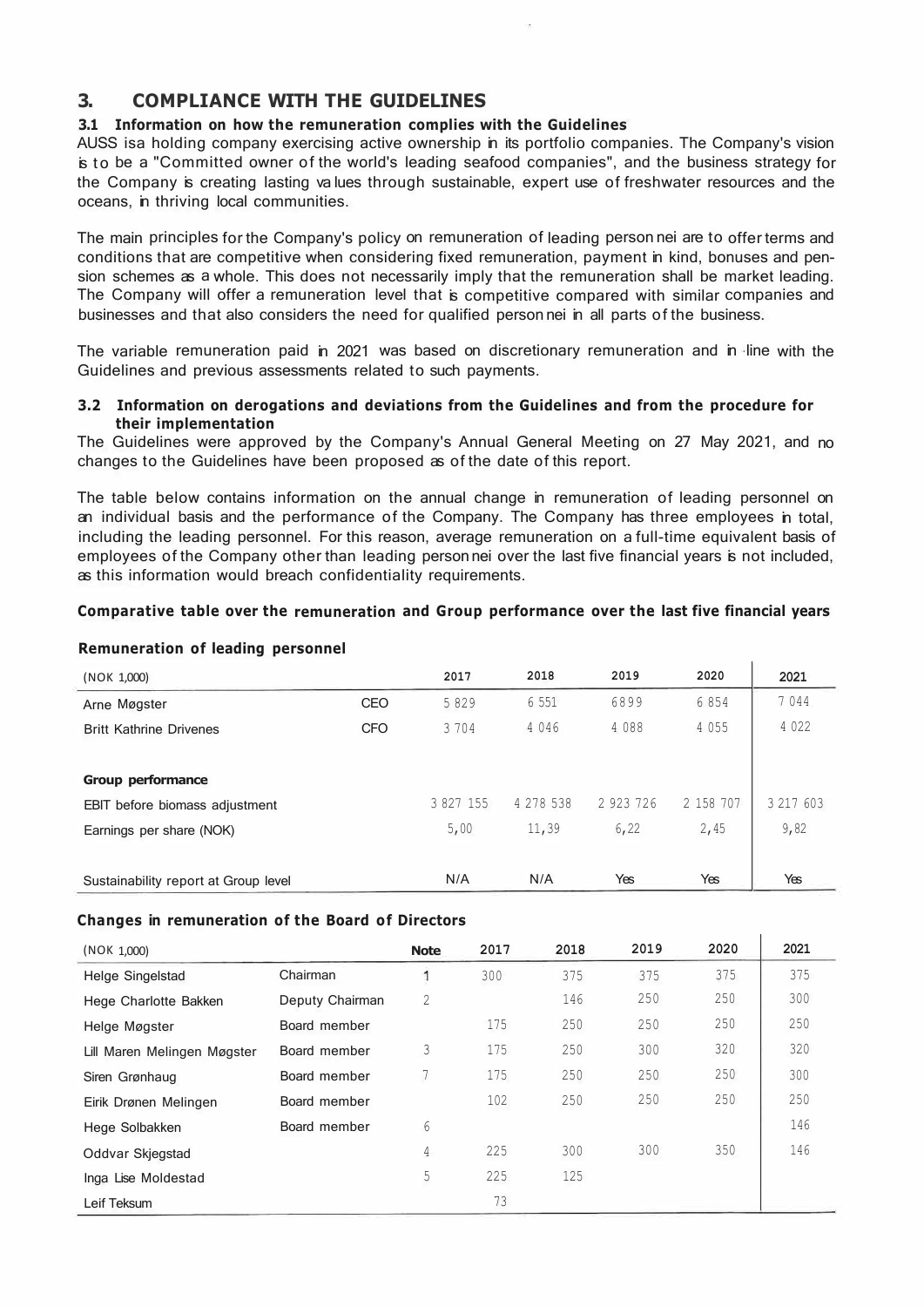| (NOK 1,000)                        | <b>Note</b> | 2017 | 2018 | 2019  | 2020    | 2021   |
|------------------------------------|-------------|------|------|-------|---------|--------|
| Amount invoiced for the Chairman's |             | 2645 | 2892 | 2 677 | 3 3 5 1 | 3 0 31 |
| services and consultancy fees      |             |      |      |       |         |        |

Remuneration to the board members for 2021 will be approved at the Annual General Meeting in 2022, but the proposal in the notice of the general meeting is included in the table above.

1) The annual director's fee is not paid ax taxable remuneration. Austevoll Seafood ASA is invoiced for the Chairman·s services and for consultancy fees by Laco AS

2) Chairperson of the company's Audit Committee and member of the Committee for Social Responsibility and Sustainability<br>3) Member of the company's Audit Committee and the Committee for Social Responsibility and Sustainabi

3) Member of the company's Audit Committee and the Committee for Social Responsibility and Sustainability<br>4) Chairperson of the company's Audit Committee until May 2021

4) Chairperson of the company's Audit Committee until May 2021<br>5) Member of the company's Audit Committee until May 2018

5) Member of the company's Audit Committee until May 2018

Elected in May 2021

 $\vec{7}$  Member of the Committee for Social Responsibility and Sustainability

## **4. INFORMATION ON SHAREHOLDER VOTE**

Pursuant to Section 6-16 b (3) of the Companies Act, this report shall include an explanation of how the result of the Annua I General Meeting's advisory vote on the Report on salary and other remuneration of leading personnel for the previous year has been taken into account. However, as the Guidelines were approved by the Annua I General Meeting on 27 May 2021 and no report was prepared for 2020, cf. Section 7(2) of the Regulation, this requirement is not relevant.

Storebø, 22.04.2022